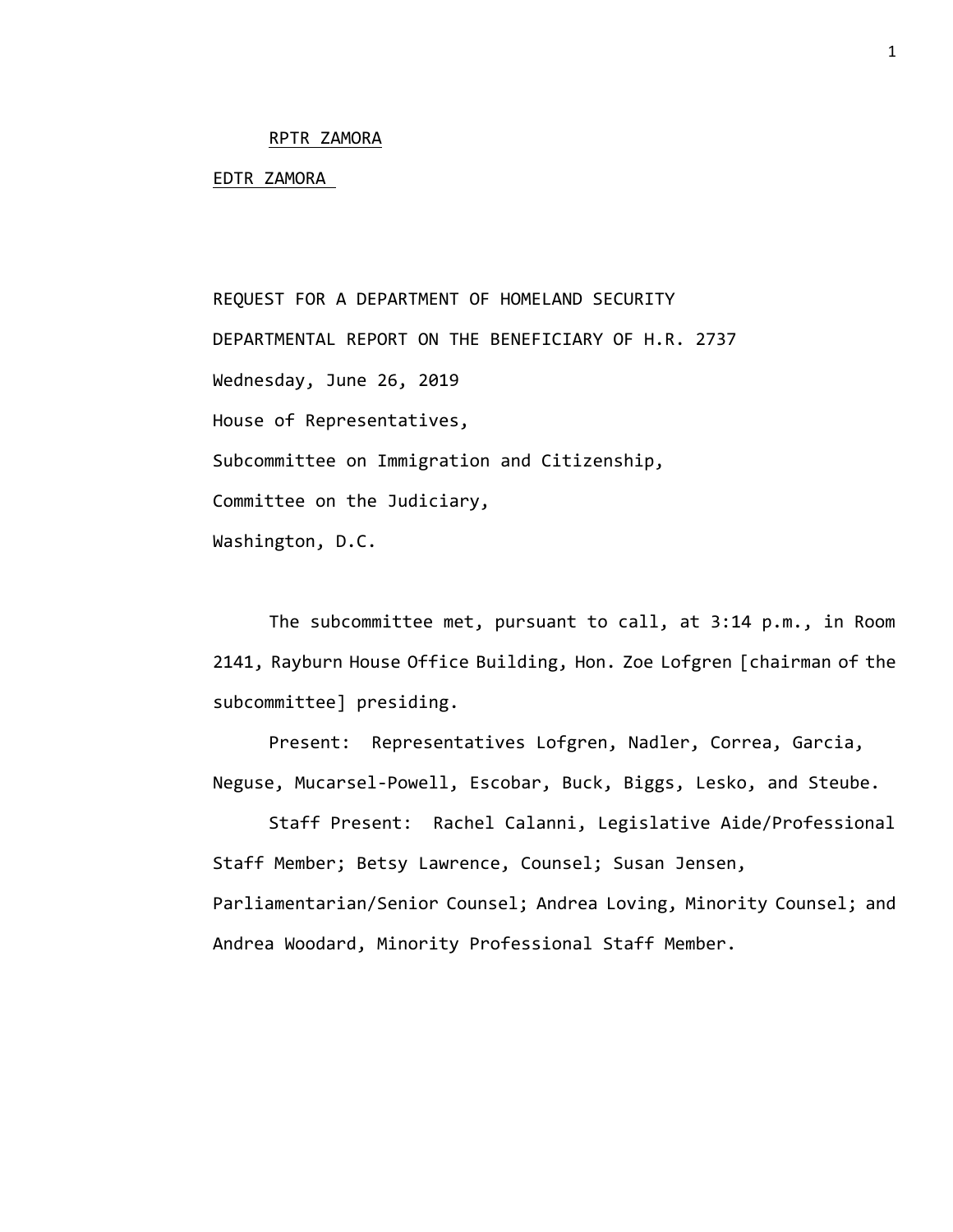Ms. Lofgren. Since the ranking member is on his way, maybe what I will do is just begin my statement with the belief that he will be here by the time we have finished and then we can proceed.

The Subcommittee on Immigration and Citizenship will come to order. A quorum being present, the ranking member walking in the door.

Without objection, the chair is authorized to declare a recess at any time.

Pursuant to notice, the meeting is being held for purposes of considering a motion requesting a departmental report from the Department of Homeland Security on the beneficiary of H.R. 2737, a private bill for the relief of Corina de Chalup Turcinovic.

For the sake of expediency, I ask unanimous consent that my full statement on the bill be made a part of the record.

Without objection, so ordered.

[The statement of Ms. Lofgren follows:]

\*\*\*\*\*\*\*\* COMMITTEE INSERT \*\*\*\*\*\*\*\*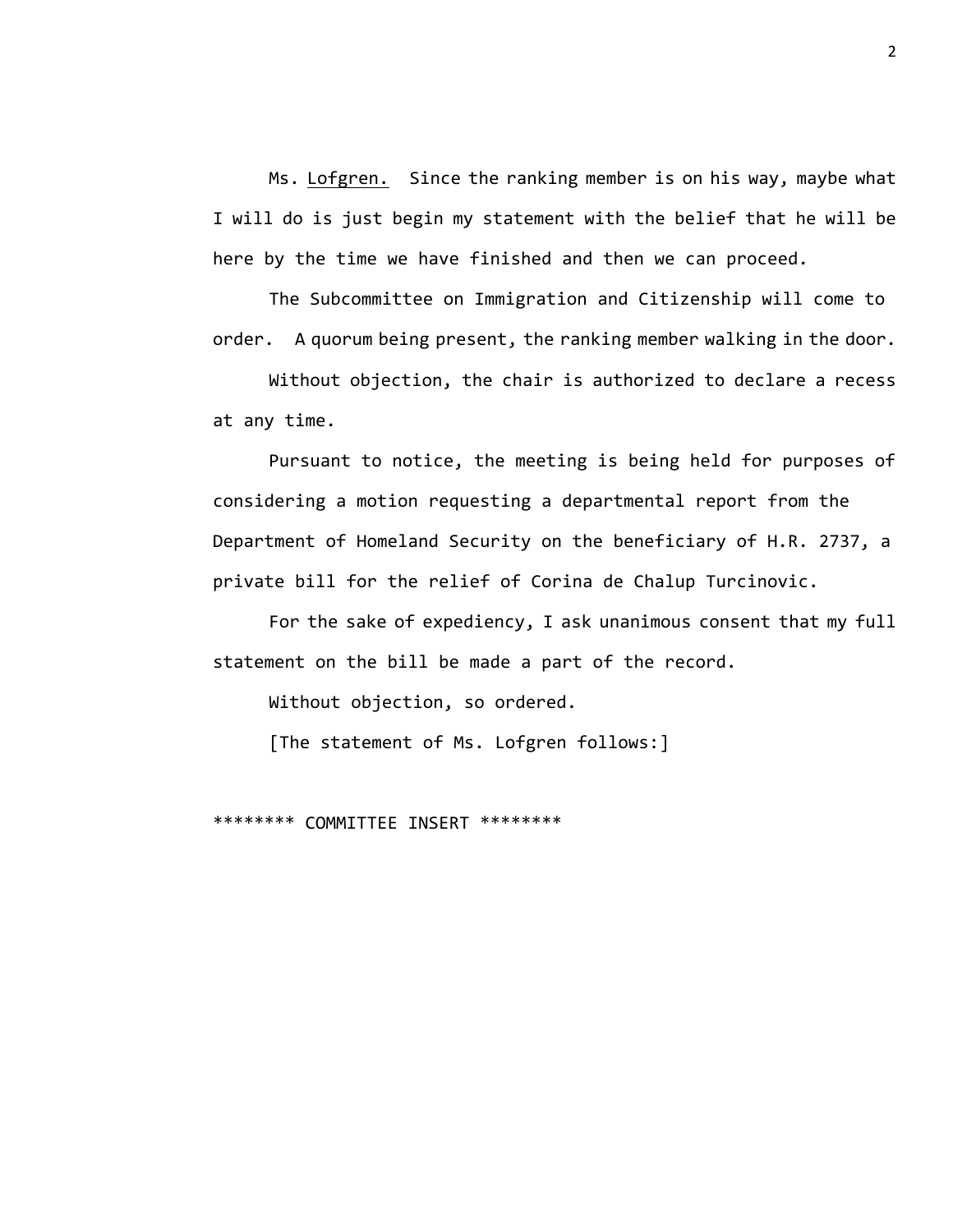Ms. Lofgren. Since the 110th Congress, the subcommittee has voted on numerous occasions to request an investigative report on this bill and a stay of removal for Ms. Turcinovic. Additionally, the House has passed private legislation on her behalf three times. As a result, the compelling facts of this case are well documented and need not be repeated.

During the 115th Congress -- well, we will just proceed.

Unfortunately, although ICE is the authority to withdraw her removal order and allow her to obtain permanent residence, it has refused to exercise its discretion to do so. As a result, it is incumbent upon our subcommittee to once again begin the process of moving this private bill through Congress. That process begins with a request for a report from DHS.

I would now yield to Mr. Buck, if he would like to make a statement or add anything to the record.

Mr. Buck. Thank you, Madam Chair. I will enter my statement for the record.

Ms. Lofgren. Without objection, the gentleman's statement is submitted for the record.

[The statement of Mr. Buck follows:]

\*\*\*\*\*\*\*\* COMMITTEE INSERT \*\*\*\*\*\*\*\*